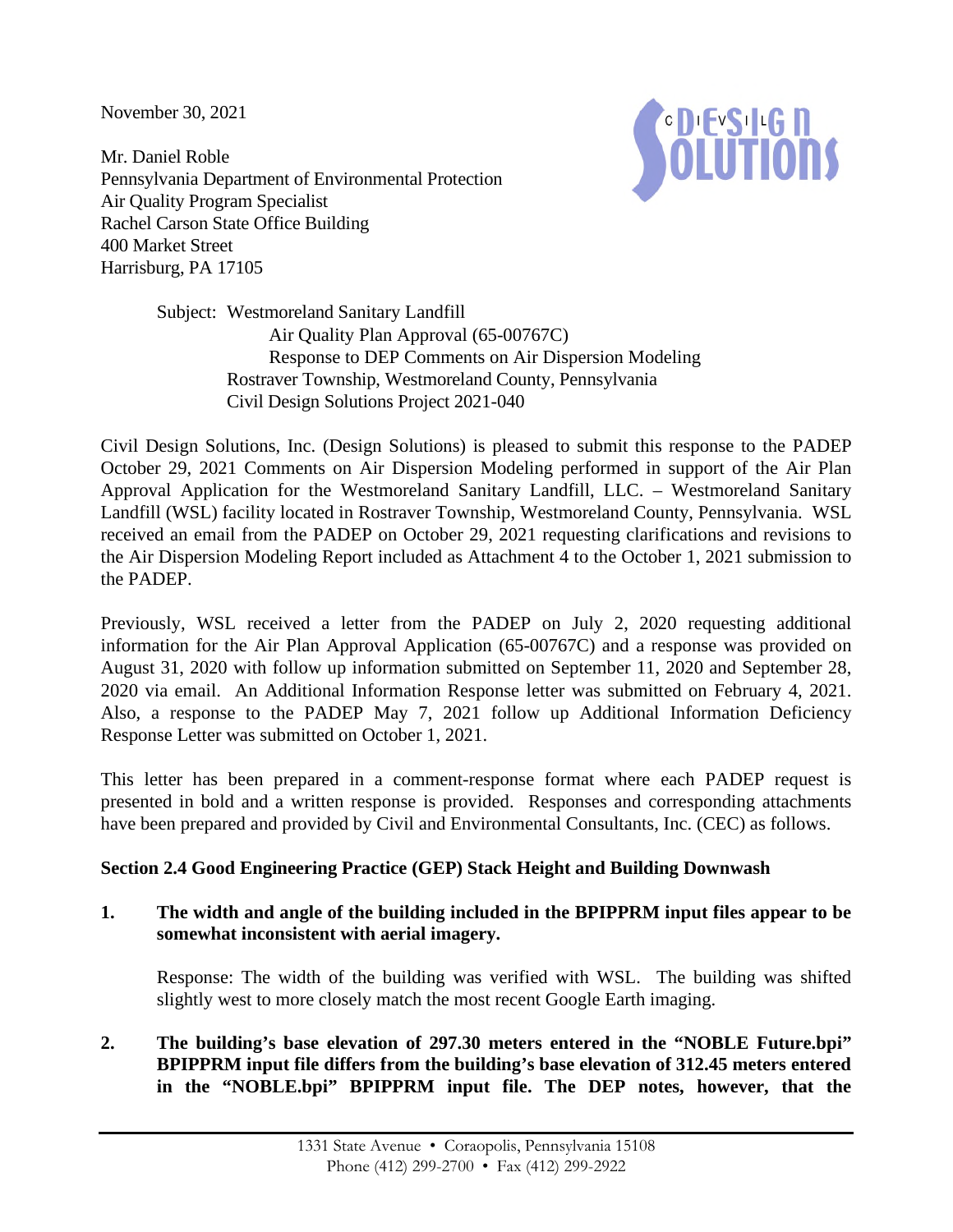### Page 2

## **downwash parameters in the AERMOD input files in the "Current" and "Future" folders are the same and reflect BPIPPRM output resulting from a building base elevation of 312.45 meters. Is this correct or should the downwash parameters differ?**

The building base elevation was verified with WSL to be 306.02 meters. The base elevation will remain unchanged for both current and future scenarios. The base elevation has been modified in the BPIPPRM file to 306.02 meters, as well as in both the "Future" and "Current" input files.

## **Section 2.5 Terrain and Receptor Data**

**3. The receptor grid files do not match this subsection's description of the receptor grid, which was established in the air dispersion modeling protocol. The receptor grid files do not include any receptors along the property boundary, do not include special receptors at residences, and do not include any receptors in "hot spots."** 

Response: Modeling was completed in order to determine locations for on-site monitoring stations; therefore, receptors within the property boundary were retained in the modeling analysis. To provide PADEP data consistent with the modeling protocol and for the sake of expediency, updated modeling files are provided with specified property boundary receptors. Onsite receptors have been removed.

The 30-meter receptor grid utilized in the modeling covers the residential areas located near the site. As for the hot spots, the highest modeled Ra-226 and Ra-228 concentration resulted in a unity rule calculation of 8.66E-05, which means the combined concentrations of Ra-226 and Ra-228 would have to be over 11,000 times greater to exceed the unity rule. Therefore, no "hot spots" were identified. See Table 4 in Section 3.2 of the modeling report for unity rule results for all scenarios.

**4. AERMAP was executed with the U.S. Geological Survey's (USGS) 3D Elevation Program (3DEP) data, formerly National Elevation Dataset (NED), with a 1 arc-second (~30 meter) resolution instead of a one-third arc-second (~10 meter) resolution. This is inconsistent with this subsection's description of the terrain processing and the established air dispersion modeling protocol.** 

Response: AERMAP was re-executed utilizing an elevation resolution of one-third arcsecond.

## **Section 2.6 Meteorological Data**

**5. The value following the PROFBASE keyword in ME pathway of the AERMOD input files is 335 meters. Subsection 3.5.3 of the "User's Guide for the AMS/EPA Regulatory Model (AERMOD)" (EPA-454/B-21-001, April 2021) states, "[t]he AERMOD model generates a gridded vertical profile of potential temperatures for use in the plume rise**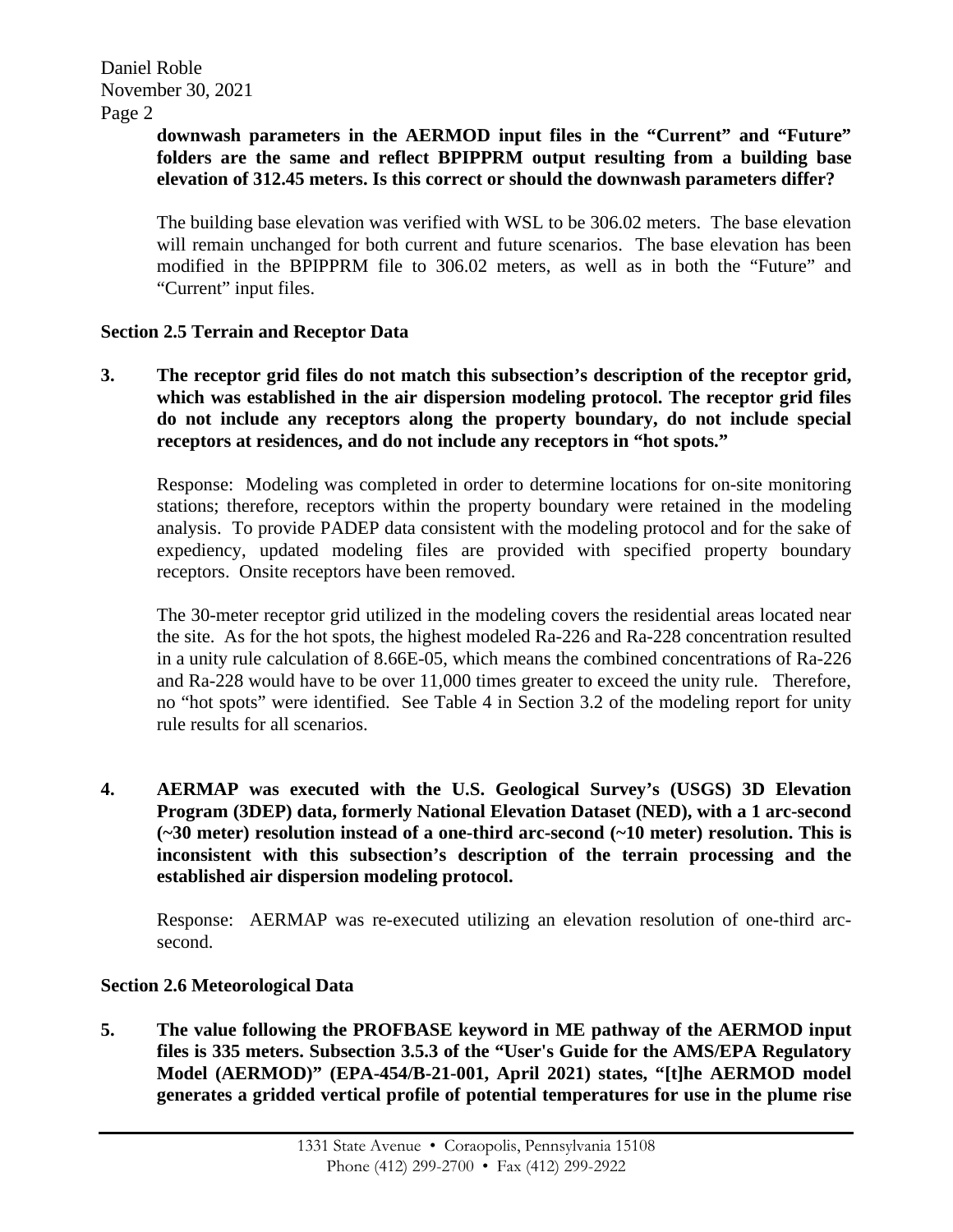Daniel Roble November 30, 2021

Page 3

**calculations. Since potential temperature is dependent on the elevation above mean sea level (MSL), the user must define the base elevation for the profile with the PROFBASE keyword … The base elevation should correspond with the base elevation of the primary meteorological tower." The base elevation of the Pittsburgh International Airport (KPIT) meteorological tower is 367 meters. See Comment 10 of the DEP's July 15, 2021, comments on the air dispersion modeling protocol.** 

Response: The base elevation of the meteorological station was revised to 367 meters, consistent with the base elevation of the Pittsburgh International Airport (KPIT) meteorological tower.

### **Section 3.1 Modeling Files**

**6. The following electronic files listed in this subsection were not included with the submittal: KPIT\_2016-2020\_ADJUSTAR.SFC, AERMAP.INP (for the current scenario), and AERMAP.OUT (for the current scenario).** 

Response: All of the files listed have been included electronically with this response and a summary is provided below.

| Summary of Updated Files |
|--------------------------|
|--------------------------|

Below is a summary of updated files included electronically with this correspondence.

| File Name/       | <b>Additional Information</b><br><b>Description</b> |                                    |  |
|------------------|-----------------------------------------------------|------------------------------------|--|
| <b>Extension</b> |                                                     |                                    |  |
| *.ADI            | <b>AERMOD</b> input file                            | All files updated.                 |  |
| *.ADO            | <b>AERMOD</b> output file                           |                                    |  |
| $*.$ SFC         | KPIT 2016-2020 ADJUSTAR.SFC                         |                                    |  |
| *.BPI            | Building input file                                 | Updated with building elevation.   |  |
| $*$ PLT          | Plot File Description                               | <b>Plot File Name Designation</b>  |  |
|                  | Scenarios                                           | Current LF; Future LF              |  |
|                  | Flag Pole Receptors at 0 ft, 3 ft, 6 ft             | (Flag 0); (Flag 3); (Flag 6)       |  |
| *.ROU            | Receptor file                                       | Updated with 1/3 arc-second        |  |
|                  |                                                     | terrain data                       |  |
| $*.INP$          | <b>AERMAP</b> Input                                 | Updated                            |  |
| *.AST            | <b>AERMAP Summary (Output /</b>                     | Updated                            |  |
|                  | Detail)                                             |                                    |  |
| $*XLS(X)$        | <b>MS Excel Files</b>                               | Updated unit converted plot files. |  |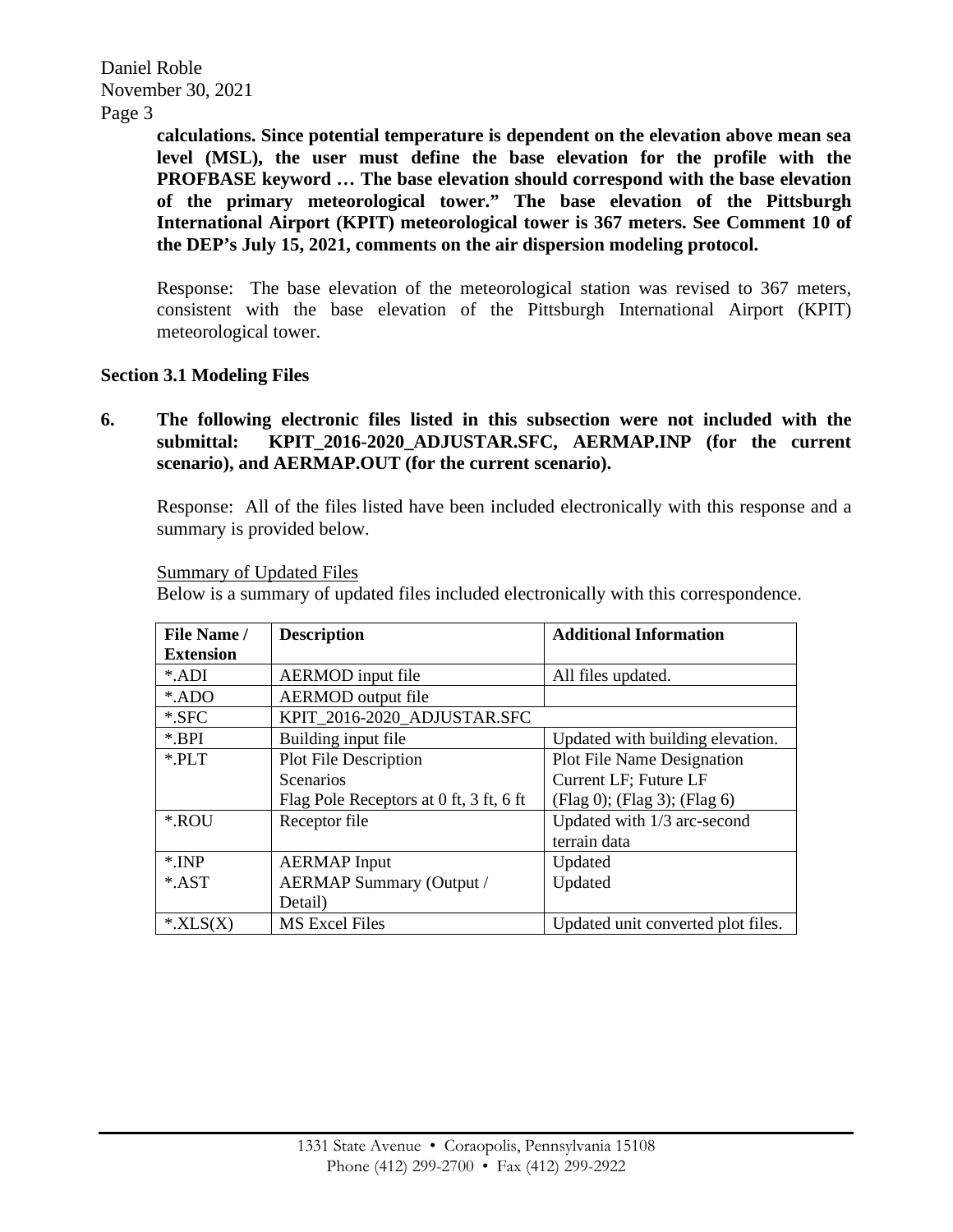Daniel Roble November 30, 2021 Page 4

# **Section 3.2 Modeled Concentrations (Update)**

### Summary of Updated Files

The removal of the on-site receptors resulted in a decrease in the maximum concentrations. A summary comparison of maximum concentrations from the original report to that submitted with this response is as follows.

| <b>UPDATED</b>                                                       |                     |          |  | Submitted with 9/17/2021 Modeling<br><b>Report</b> |                   |          |  |  |  |
|----------------------------------------------------------------------|---------------------|----------|--|----------------------------------------------------|-------------------|----------|--|--|--|
|                                                                      | Current             | Future   |  |                                                    | Current           | Future   |  |  |  |
|                                                                      | Model Output        |          |  |                                                    | Model Output      |          |  |  |  |
|                                                                      | $\mu$ g/m $\lambda$ |          |  |                                                    | $\text{ug/m3}$    |          |  |  |  |
| Flag 0                                                               | 94.68               | 95.35    |  | Flag 0                                             | 240.07            | 303.15   |  |  |  |
| Flag 3                                                               | 100.73              | 104.68   |  | Flag 3                                             | 283.40            | 303.76   |  |  |  |
| Flag 6                                                               | 106.27              | 114.03   |  | Flag 6                                             | 315.80            | 315.80   |  |  |  |
|                                                                      |                     |          |  |                                                    |                   |          |  |  |  |
| Ra-226 conversion: model output (ug/m3) x 2.04E-07 $10^{-12}$ uCi/mL |                     |          |  |                                                    |                   |          |  |  |  |
|                                                                      | Current             | Future   |  |                                                    | Current           | Future   |  |  |  |
|                                                                      | $10^{-12}$ uCi/mL   |          |  |                                                    | $10^{-12}$ uCi/mL |          |  |  |  |
| Flag 0                                                               | 1.93E-05            | 1.95E-05 |  | Flag 0                                             | 4.90E-05          | 6.18E-05 |  |  |  |
| Flag 3                                                               | 2.05E-05            | 2.14E-05 |  | Flag 3                                             | 5.78E-05          | 6.20E-05 |  |  |  |
| Flag 6                                                               | 2.17E-05            | 2.33E-05 |  | Flag 6                                             | 6.44E-05          | 6.44E-05 |  |  |  |
|                                                                      |                     |          |  |                                                    |                   |          |  |  |  |
| Ra-228 conversion: model output (ug/m3) x 9.54E-08 $10^{-12}$ uCi/mL |                     |          |  |                                                    |                   |          |  |  |  |
|                                                                      | Current             | Future   |  |                                                    | Current           | Future   |  |  |  |
|                                                                      | $10^{-12}$ uCi/mL   |          |  |                                                    | $10^{-12}$ uCi/mL |          |  |  |  |
| Flag 0                                                               | 9.03E-06            | 9.09E-06 |  | Flag 0                                             | 2.29E-05          | 2.89E-05 |  |  |  |
| Flag 3                                                               | 9.61E-06            | 9.98E-06 |  | Flag 3                                             | 2.70E-05          | 2.90E-05 |  |  |  |
| Flag 6                                                               | 1.01E-05            | 1.09E-05 |  | Flag 6                                             | 3.01E-05          | 3.01E-05 |  |  |  |